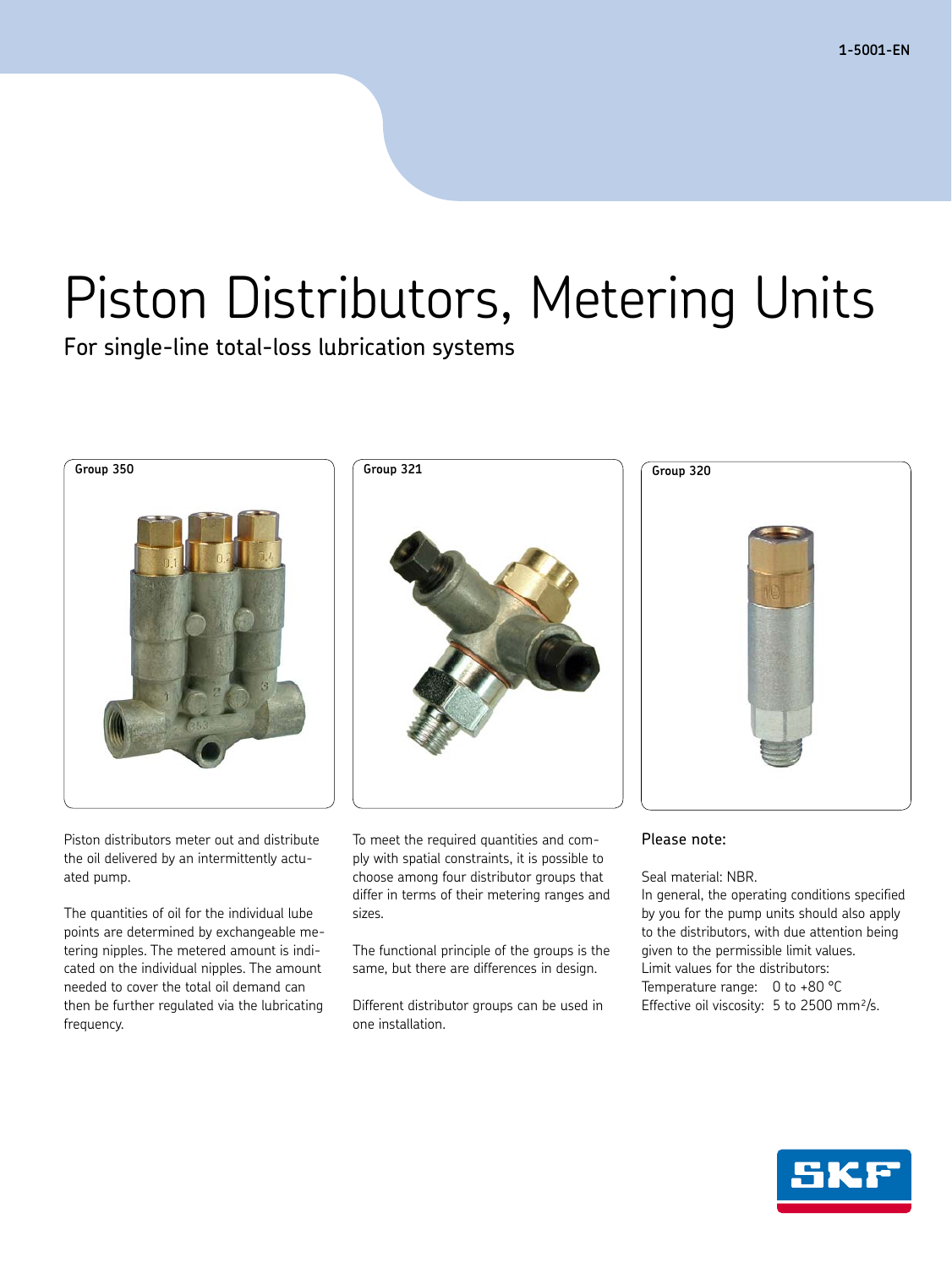## Single-line total-loss lubrication system with piston distributor for oil

#### Function

A pump feeds the lubricant through the main line to the piston distributors. From there it is directed to the lube points in precisely metered quantities. This takes place in a time- or pulse-controlled sequence.

#### Planning

- 1. Determine the type of drive to be used for the oil pump (manual, electric for threephase current or AC, pneumatic).
- 2. Select the lubricant. Then determine the pump unit and type of distributors.
- 3. Determine the number of lube points and define the amount of lubricant required to meet the needs of each point. Ascertain the total amount of lubricant needed per unit of time or clock pulse. Then, determine the dimensions of the lubricant reservoir necessary to hold the required amount of lubricant.

#### Choice of distributors

Select the piston distributors on the basis of the metered quantity and spatial constraints.

The ratio of the metered quantities with respect to each other should be the same as the consumption of the individual lube points.

The total amount of lubricant needed by the installation is then regulated by the number of lube cycles per unit of time.

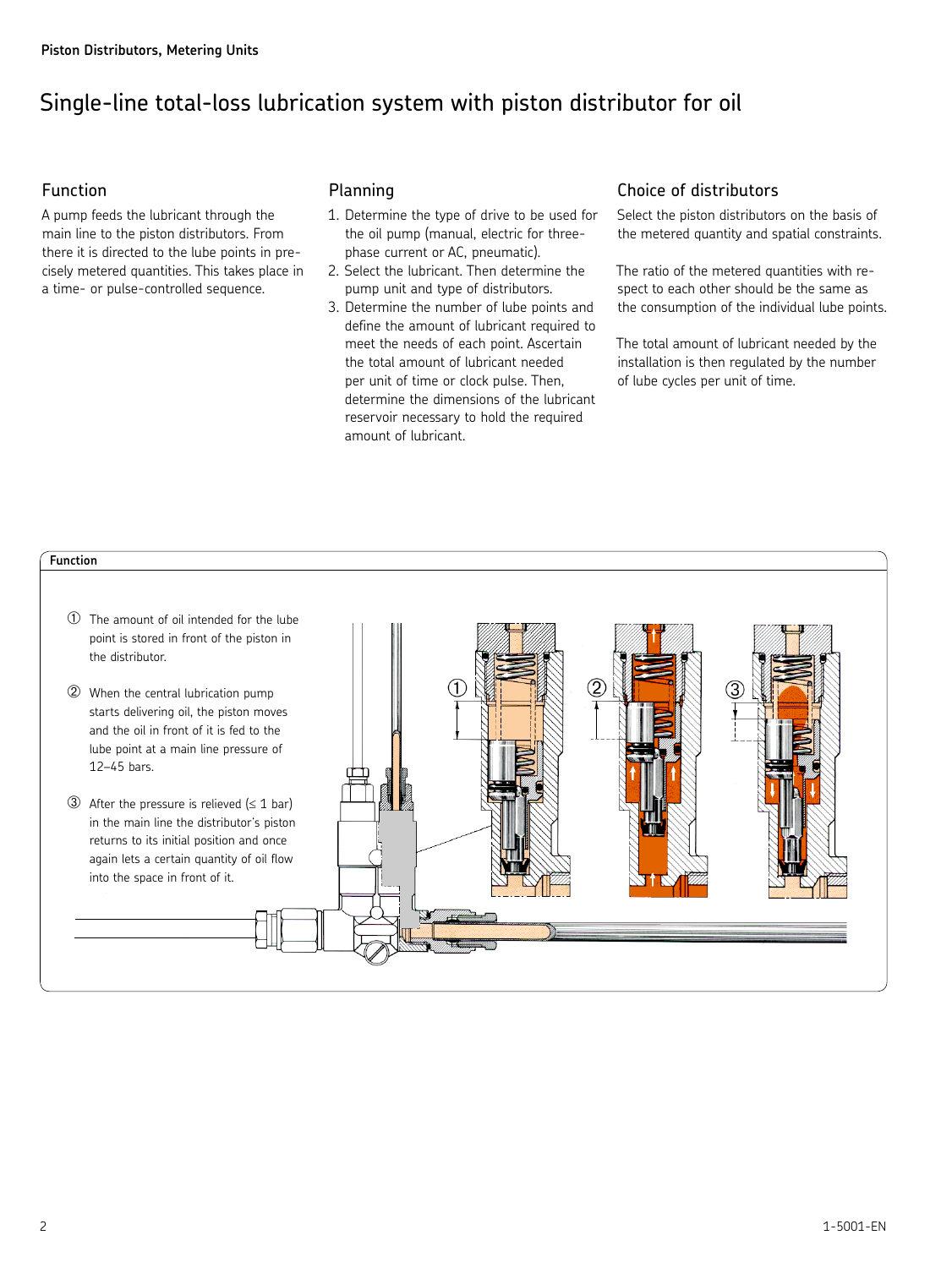See important product usage information on the back cover.

#### Laying an installation

When installing a centralized lubrication system, lay the main lines and distributors in such a way that any air in the system can escape on its own via the lube points.

To do so, mount the distributors at appropriate places and, at the end of the installation, in such a way that the connections to the lube points face upward. (see fig. 1)

The main lines from the pump to the distributors must, if possible, be laid with a rising gradient.

If lines have to be routed to distributors at lower locations, proceed in accordance with fig. 2.

Check the mainline resistance values, especially in regard to the relief routine, when very large systems and ones with a large number of branches are involved or when highly viscous oils are used.

Each distributor port may be connected to only one lube point! (see fig. 3)

Do not connect the secondary line (connection: distributor – lube point) to the lube point until bubble-free oil emerges at its end after repeated actuation of the pump. It might be necessary to fill long secondary lines with oil first.

If a secondary line is blocked or broken, that will have no effect on the remaining lube points in the system.



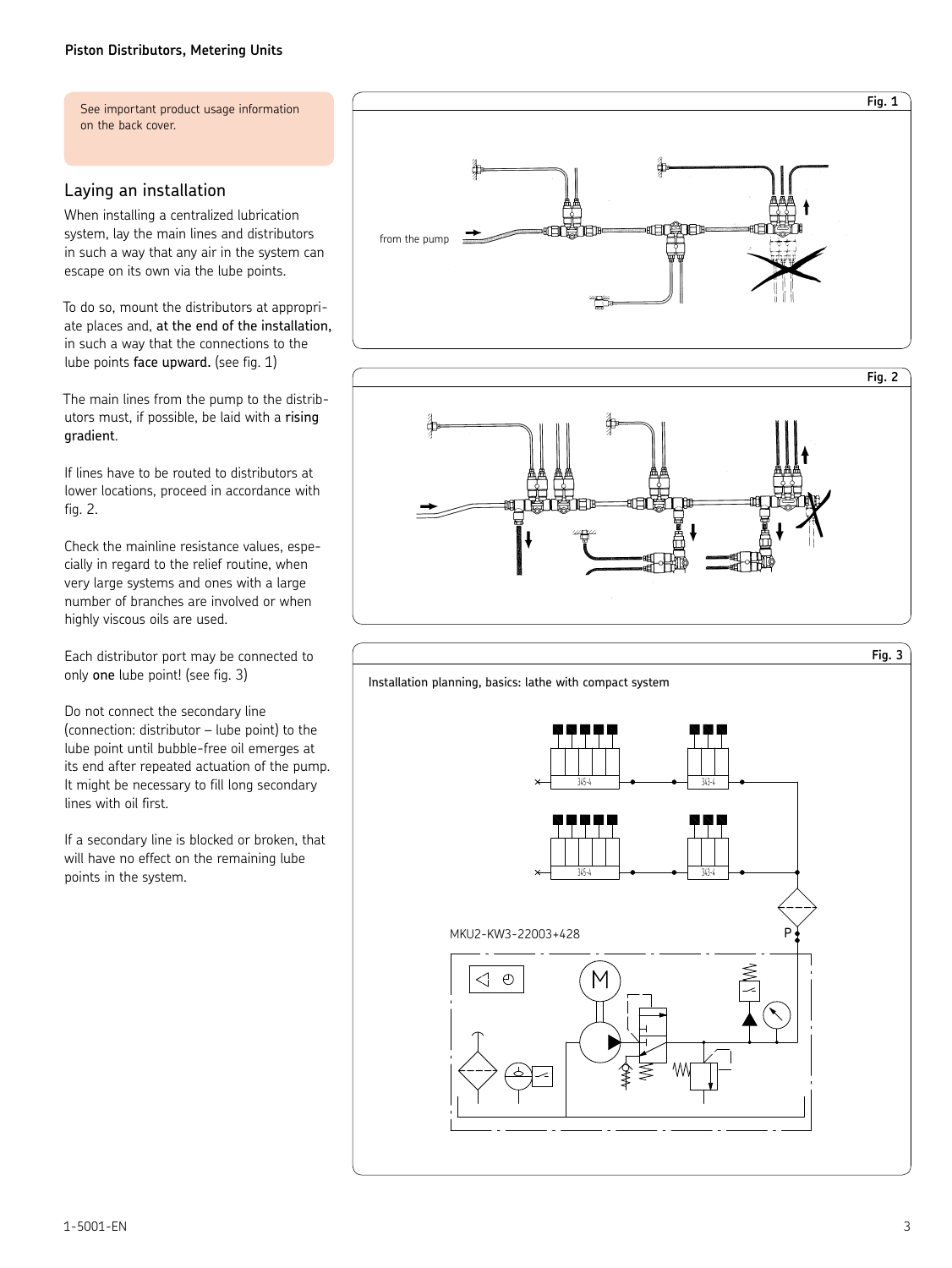## Single-line total-loss lubrication system with piston distributor for oil

#### Practical example: universal milling machine with zoned system

A 2/2-way valve is installed upstream of each respective distributor group so that each axis is supplied with the required lubricant independent of each other.

When an enable signal for the triggering of a lube pulse is emitted in the control system, the pump starts delivering lubricant and the 2/2-way valve of the respective axis opens. The distributors deliver the prestored amount of lubricant to the friction point at the pressure of the pump.

When the rated switching pressure is reached at the maximum-pressure switch, the pump unit is switched off after a pump running time of ≥ 5 seconds. The main line is relieved of pressure down to the residual pressure determined by the residual-pressure valve. When a residual pressure of approximately 1 bar is reached, the minimum-pressure switch is actuated. The 2/2-wayvalve closes as a result of this signal. The lubricant inside the distributors of this group is shifted to the metering chambers and is ready for the new lube cycle. The procedure is repeated for each axis.

In the case of special system configurations, e.g. hoses in trailing-cable installations, it is possible for the relief time to be delayed. In this case, it is advisable to use metering units belonging to assembly group 321-403-2. These metering units work at a residual pressure of 3 bars, which means much greater system dependability.

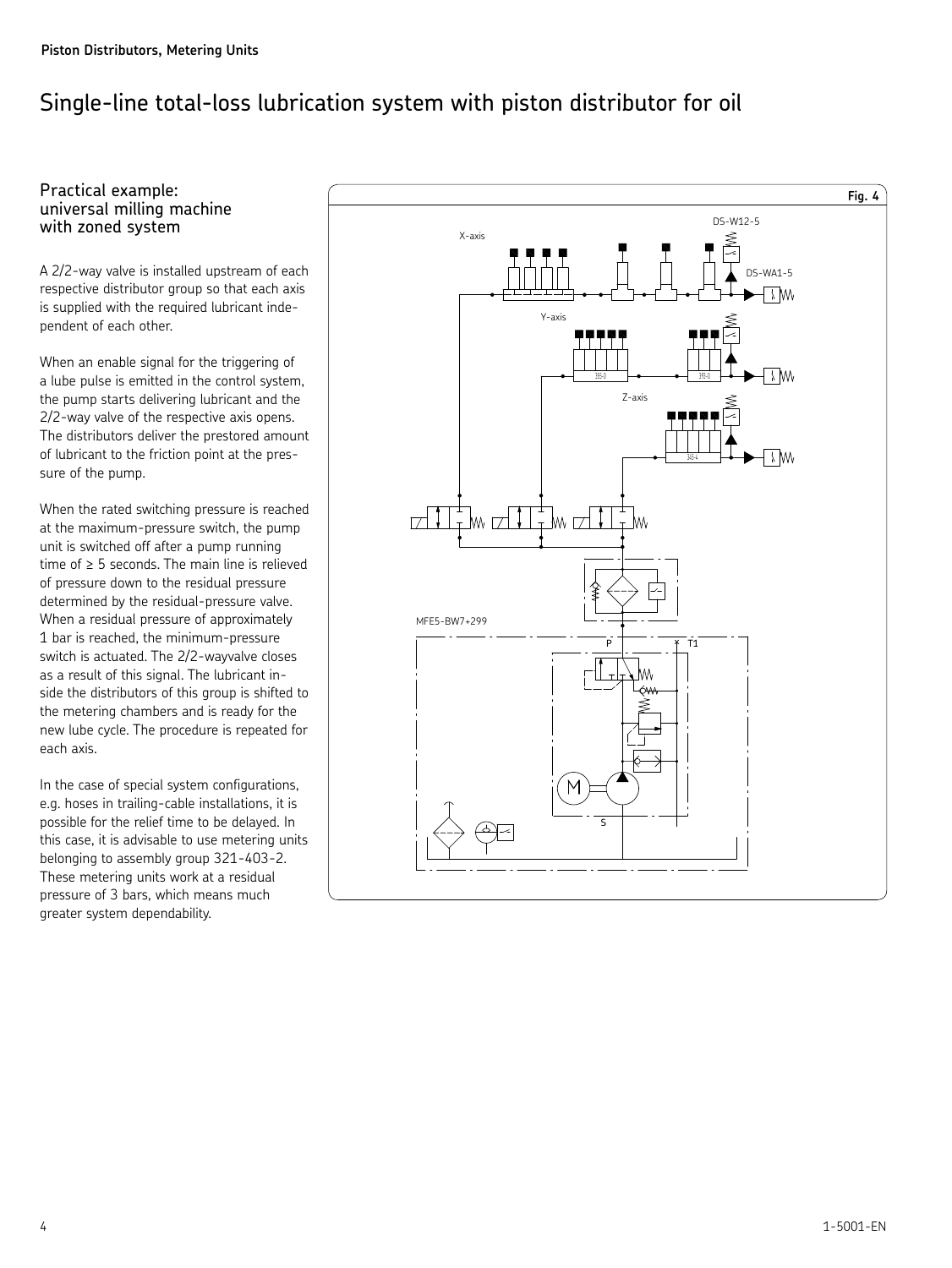

 $0.01 - 0.16$  cm<sup>3</sup> (for oil)



| Washer                                                         |                             |                    |
|----------------------------------------------------------------|-----------------------------|--------------------|
| Rated<br>metered quantity<br>$\lceil$ cm <sup>3</sup> $\rceil$ | Marking on<br>metering unit | Order No.          |
|                                                                |                             |                    |
| 0.01                                                           | $\mathbf{1}$                |                    |
| 0.02                                                           | $\overline{2}$              |                    |
| 0.03                                                           | 3                           | DIN7603-A8×11.5-CU |
| 0.06                                                           | 6                           |                    |
| 0.10                                                           | 10                          |                    |
| 0.16                                                           | 16                          |                    |
|                                                                |                             |                    |
|                                                                |                             |                    |



*1) Ports tapped for solderless tube connection.*

The metering units can only be used together with distributor manifolds or tee pieces (cf. brochure 1-0103-EN, "Fittings and auxiliary equipment").

For metering units for direct connection to lube points, see pages 9 to 11.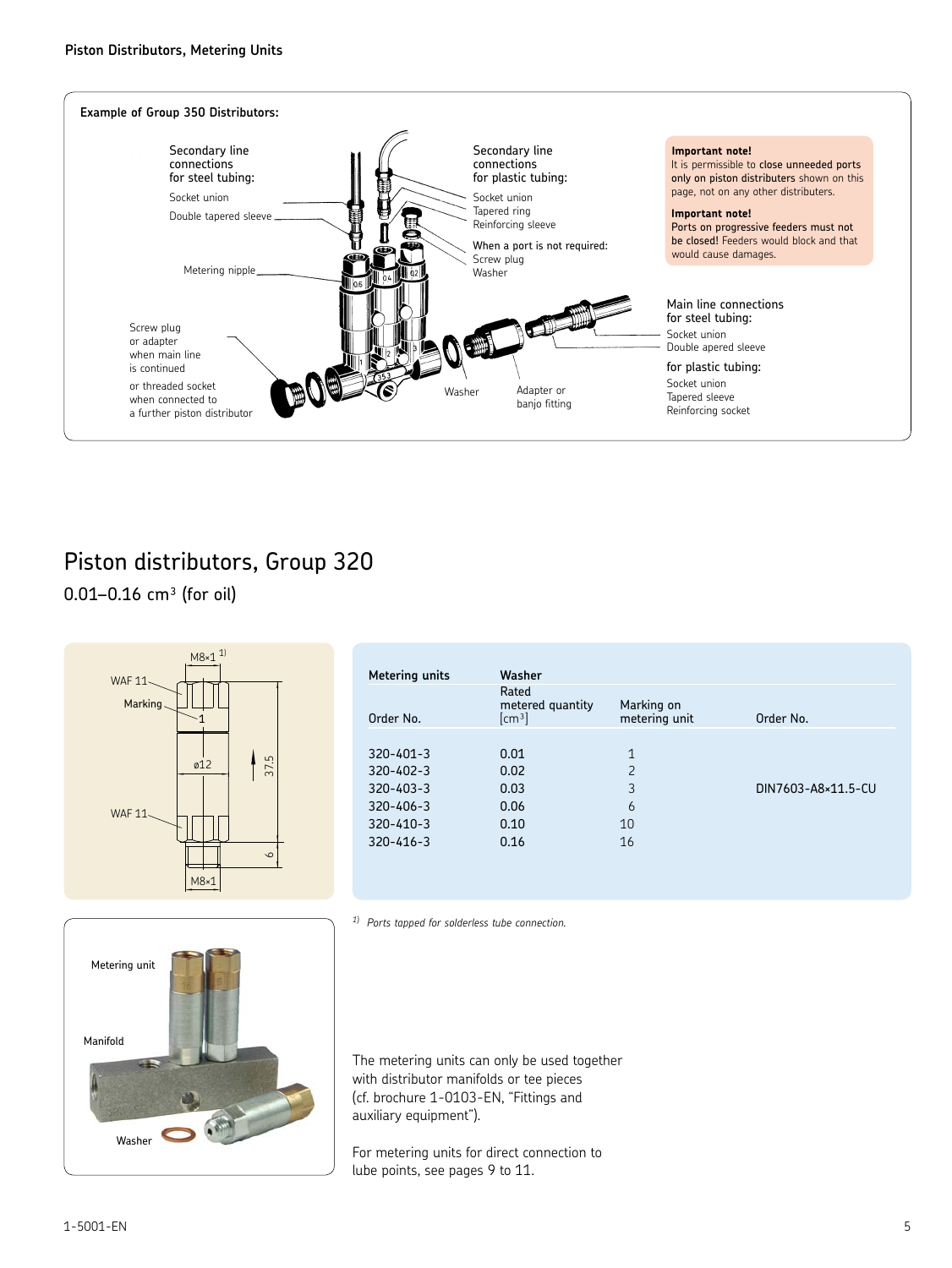$0.01 - 0.16$  cm<sup>3</sup> (for oil)

**Please note:** The piston distributors comprising Groups 340, 350 and 390 are only supplied complete with metering nipples. **Possible tubing connection: M8×1 ports tapped for solderless ø4 tube connection.** See brochure 1-5015-DE for piston distributors with quick connector system.



#### **Piston distributors**

(available only with metering nipples installed)

| Order No.       | Number of<br>lube points |
|-----------------|--------------------------|
| $342 - 4 - 000$ | $\mathcal{P}$            |
| $343 - 4 - .00$ | 3                        |
| $345 - 4$       | 5                        |

#### **Metering nipple with O-ring, exchangeable**

| Rated<br>metered quantity<br>$\lceil$ cm <sup>3</sup> $\rceil$ | Order key   | Marking<br>on the<br>metering nipple | Order No.                                                                                                         |
|----------------------------------------------------------------|-------------|--------------------------------------|-------------------------------------------------------------------------------------------------------------------|
| 0.01<br>0.02<br>0.03<br>0.06<br>0.10                           | 6<br>3<br>4 | 1<br>3<br>6<br>10                    | Metering nipple not exchangeable<br>Metering nipple not exchangeable<br>995-994-103<br>995-994-106<br>995-994-110 |
| 0.16                                                           |             | 16                                   | 995-994-116                                                                                                       |



#### To order

The order No. has 9 places. The last five numbers of the order No. is the order key. It codes the metered quantities of every piston distributor.

#### Order example

Piston distributor, 5-port type, 345-4 . . - . . . metered with (from left to right)  $0.03 - 0.10 - 0.10 - 0.16 - 0.06$  cm<sup>3</sup> Order key: 2 – 4 – 4 – 5 – 3

Order No.: 345-424-453

Group 340-... distributors are intended for direct connection to a main line with a diameter of 6 mm (double tapered sleeve and socket union).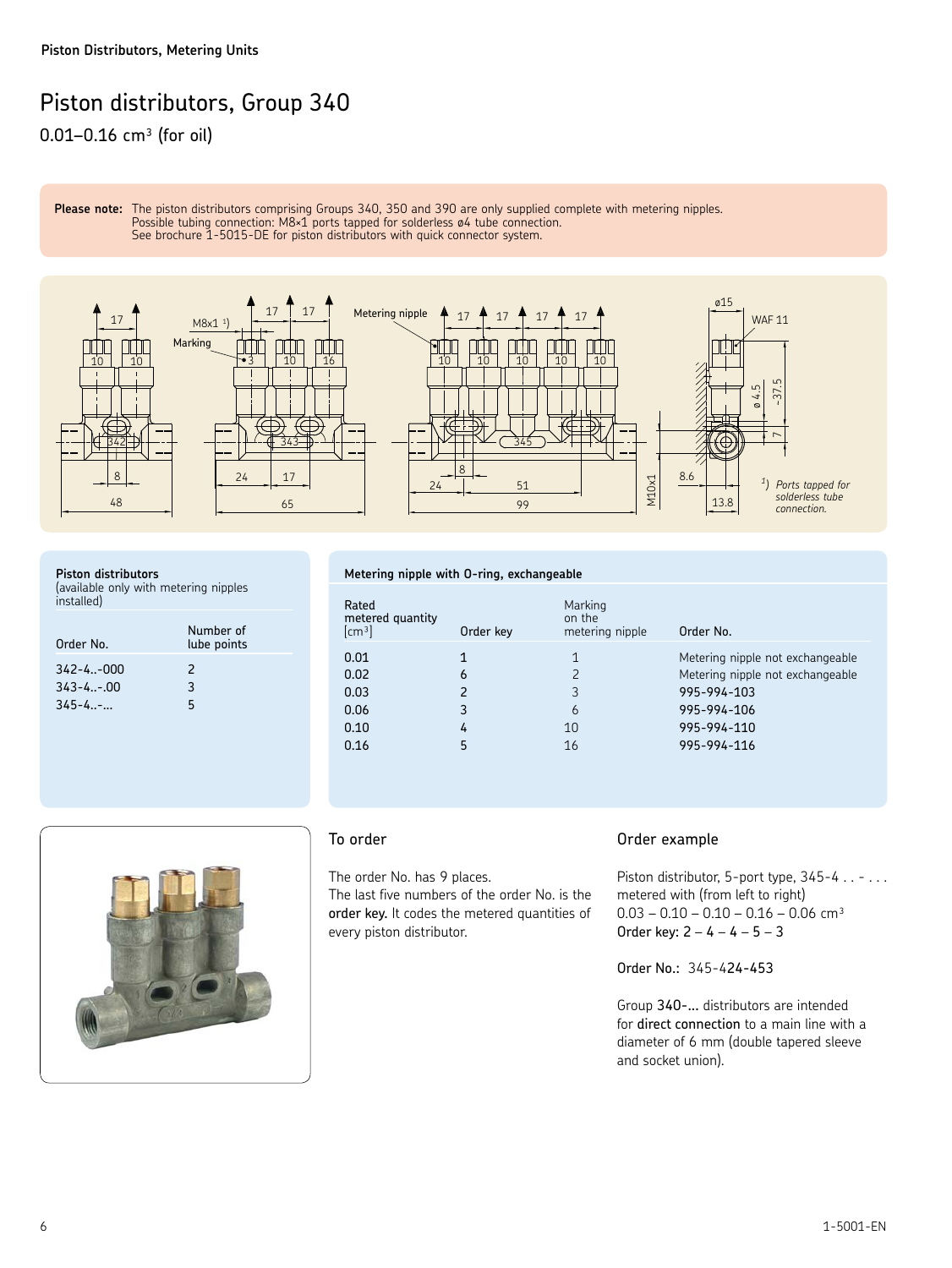$0.1 - 0.6$  cm<sup>3</sup> (for oil)



#### **Piston distributors**

(available only with metering nipples installed)

| Order No.       | Number of<br>lube points |
|-----------------|--------------------------|
| 351-0.0-000     | 1                        |
| $352 - 0. -000$ | $\mathcal{P}$            |
| $353 - 0 - .00$ | 3                        |
| $355 - 0 -$     | 5                        |

#### **Metering nipple with O-ring, exchangeable**

| Rated<br>metered quantity<br>$\lceil$ cm <sup>3</sup> $\rceil$ | Order key | Marking<br>on the<br>metering nipple | Order No.                           |
|----------------------------------------------------------------|-----------|--------------------------------------|-------------------------------------|
| 0.1<br>0.2<br>0.4                                              | 5<br>6    | 0.1<br>0.2<br>0.4                    | 352-010-K<br>352-020-K<br>352-040-K |
| 0.6                                                            |           | 0.6                                  | 352-060-K                           |



#### To order

The order No. has 9 places. The last five numbers of the order No. is the order key. It codes the metered quantities of every piston distributor.

#### Order example

Piston distributor, 3-port type, 353-0 . . - . 00 metered with (from left to right)  $0.1 - 0.4 - 0.2$  cm<sup>3</sup> Order key:  $4 - 6 - 5$ 

Order No.: 353-046-500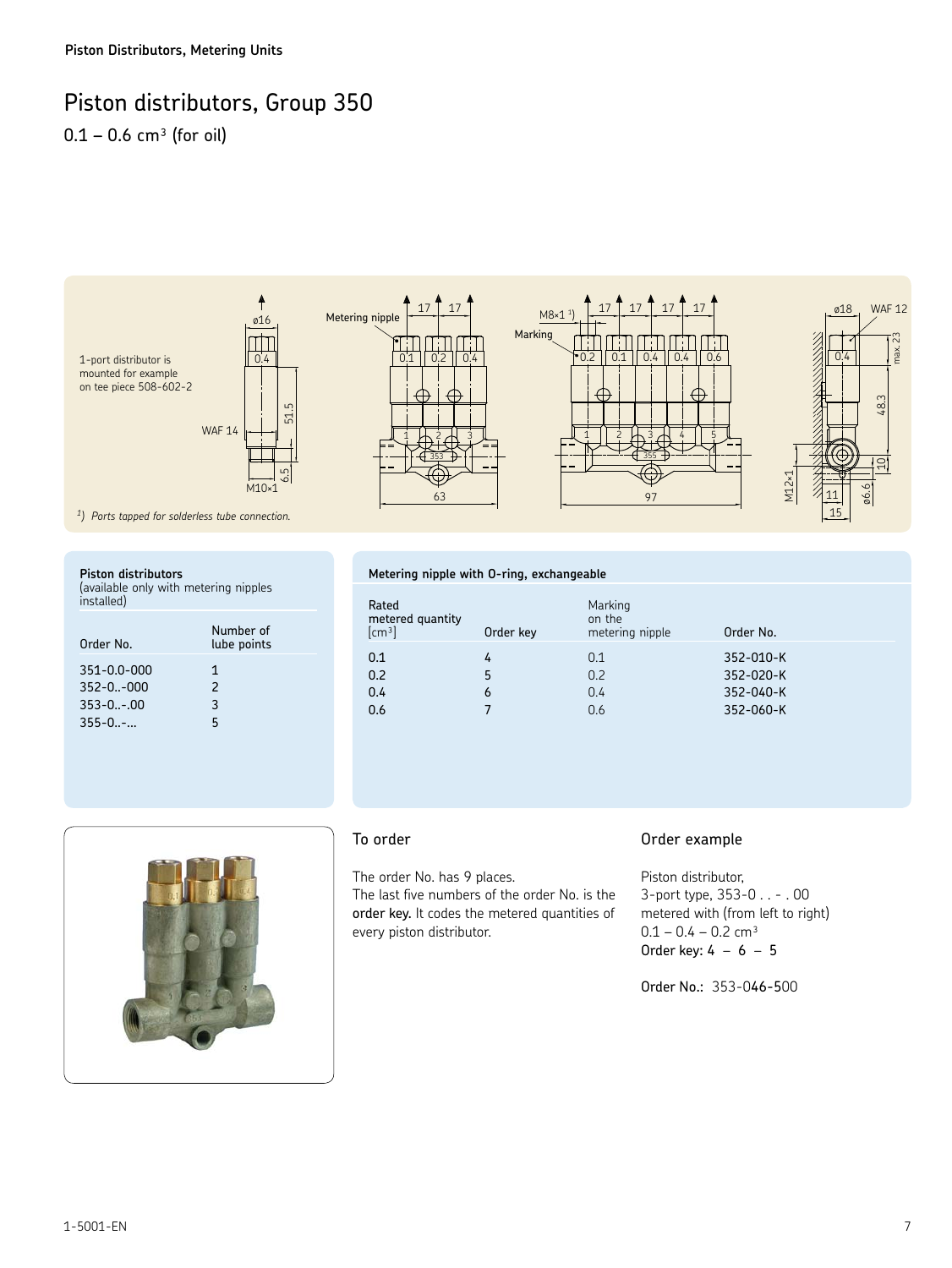0.2–1.5  $cm<sup>3</sup>$  (for oil)



| Piston distributors |  |
|---------------------|--|
|                     |  |

(available only with metering nipples installed)

| Order No.       | Number of<br>lube points |
|-----------------|--------------------------|
| 391-0.0-000     | 1                        |
| $392 - 0. -000$ | $\mathcal{P}$            |
| $393 - 0. - 00$ | 3                        |

#### **Metering nipple with O-ring, exchangeable**

| Rated<br>metered quantity<br>[cm <sup>3</sup> ] | Order key | Marking<br>on the<br>metering nipple | Order No. |
|-------------------------------------------------|-----------|--------------------------------------|-----------|
| 0.2                                             | 5         | 0.2                                  | 391-020-K |
| 0.4                                             | 6         | 0.4                                  | 391-040-K |
| 0.6                                             |           | 0.6                                  | 391-060-K |
| 1.0                                             | 8         | 1.0                                  | 391-100-K |
| 1.5                                             | 9         | 1.5                                  | 391-150-K |
|                                                 |           |                                      |           |



#### To order

The order No. has 9 places.

The last five numbers of the order No. is the order key. It codes the metered quantities of every piston distributor.

#### Order key

Piston distributor, 3-port type,  $393-0$  . . - . 00 metered with (from left to right)  $1.5 - 1.0 - 0.4$  cm<sup>3</sup> Order key:  $9 - 8 - 6$ 

Order No.: 393-098-600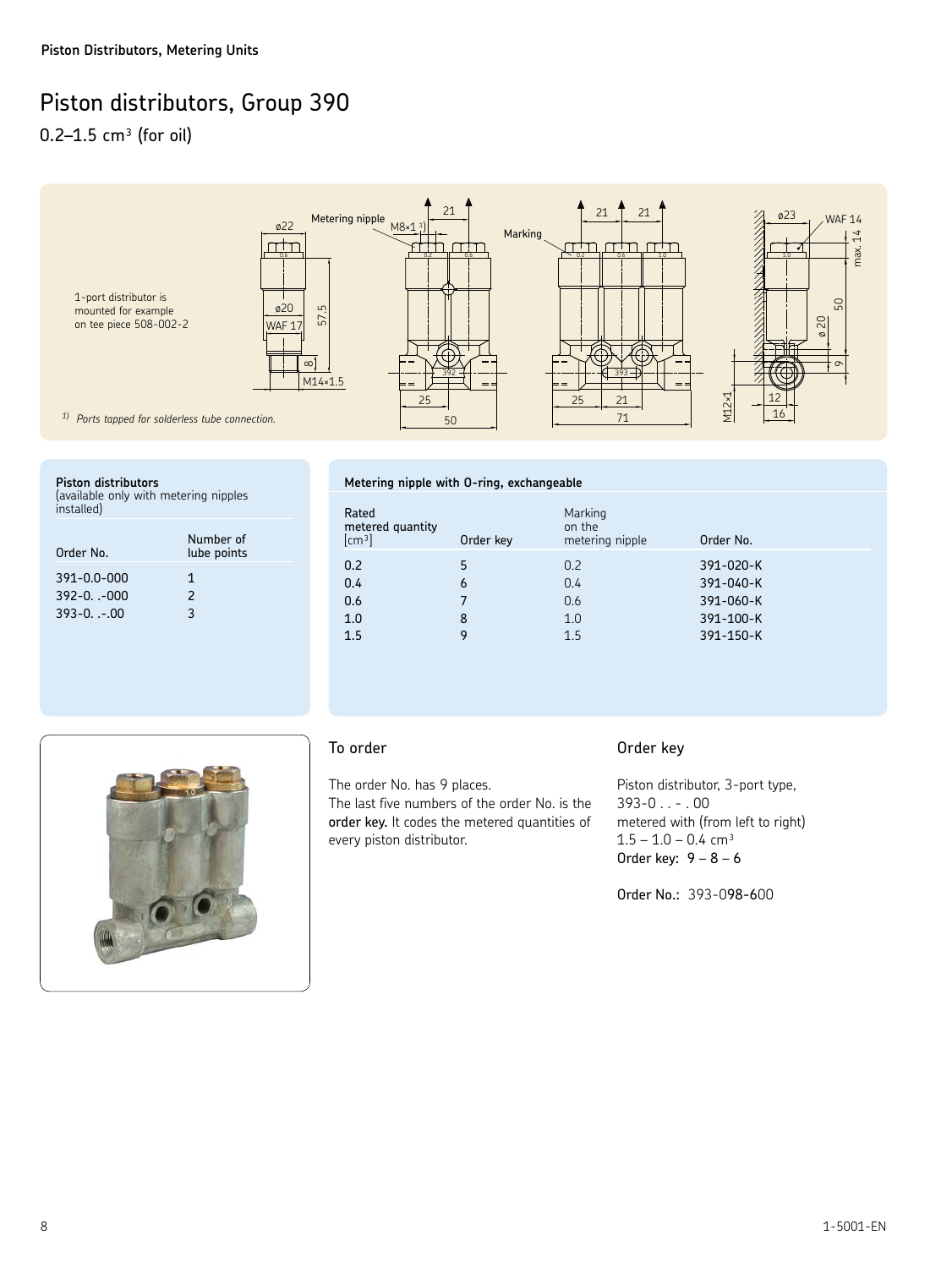## Metering units for direct connection to lube points

(for oil)

#### **Type G7**



**Type G7**

Metering units as modules to be screwed onto components







| Metered<br>quantity $\lceil$ cm <sup>3</sup> $\rceil$ | Code No. | Seal<br>material | Order No.    |
|-------------------------------------------------------|----------|------------------|--------------|
|                                                       |          |                  |              |
| 0.03                                                  | 3        | <b>NBR</b>       | 321-40367    |
| 0.06                                                  | 6        | <b>NBR</b>       | 321-40667    |
| 0.10                                                  | 10       | <b>NBR</b>       | 321-410G7    |
|                                                       |          |                  |              |
| 0.03                                                  | 3        | <b>FPM</b>       | 321-40367-58 |
| 0.06                                                  | 6        | <b>FPM</b>       | 321-406G7-S8 |
| 0.10                                                  | 10       | <b>FPM</b>       | 321-41067-58 |
|                                                       |          |                  |              |
|                                                       |          |                  |              |
|                                                       |          |                  |              |

| Metered<br>quantity $\text{cm}^3$ | Code No.       | Seal<br>material                       | Order No.                           |
|-----------------------------------|----------------|----------------------------------------|-------------------------------------|
| 0.10<br>0.16<br>0.20              | 10<br>16<br>20 | <b>NBR</b><br><b>NBR</b><br><b>NBR</b> | 351-410G7<br>351-41667<br>351-420G7 |
| 0.30                              | 30             | <b>NBR</b>                             | 351-430G7                           |

Operating pressure: p min. 12 bars p max. 45 bars perm. residual pressure 3 bars Operating pressure: p min. 12 bars p max. 45 bars perm. residual pressure 3 bars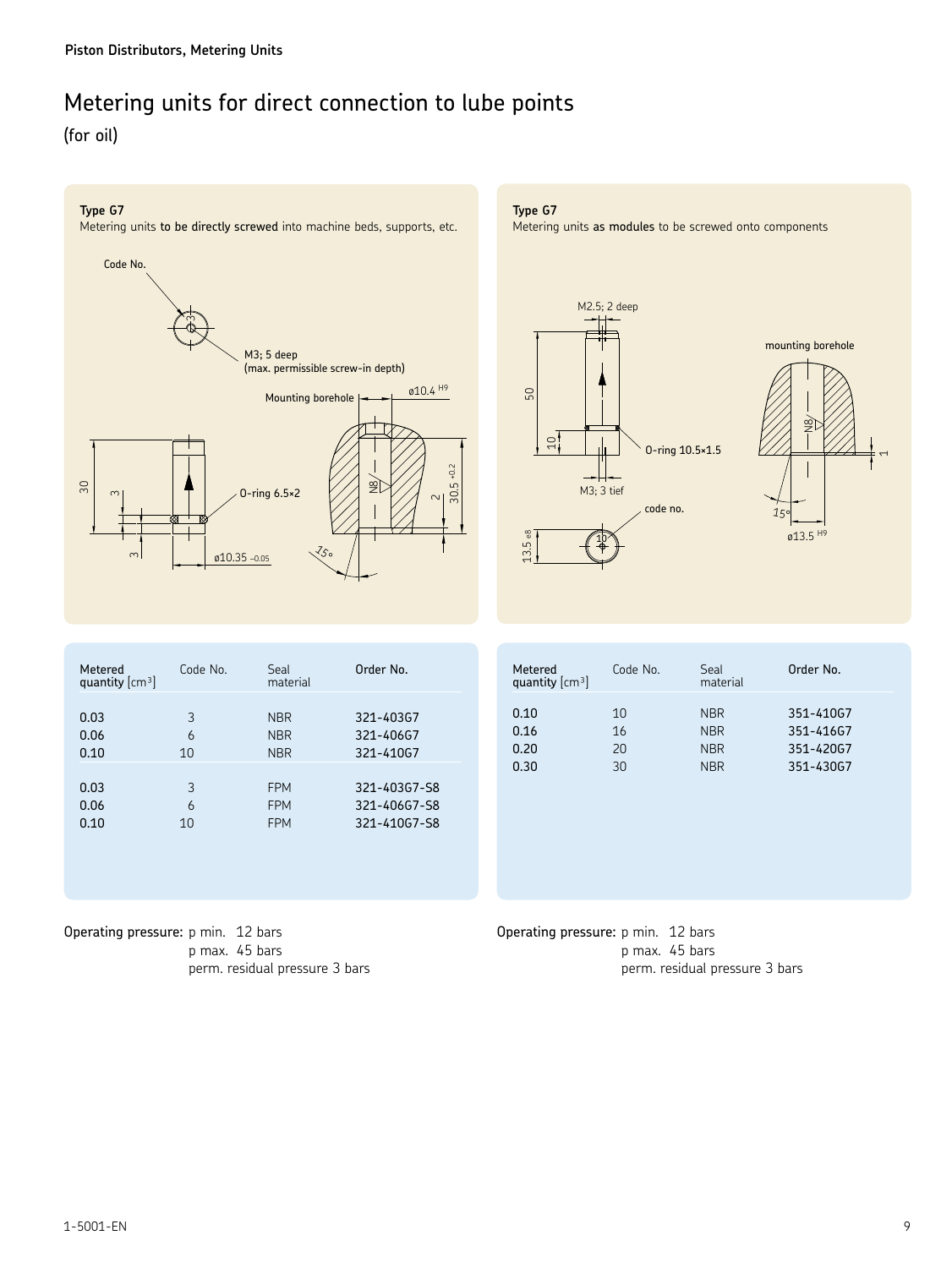## Metering units for direct connection to lube points (for oil)

These metering units are used for direct connection to the lube point. Pressure switches can be used in main lines (connection: pump – system distributors) to control the pressure build-up and, if necessary, the pressure reduction. In the secondary lines (connection: distributors – lube point), the pump pressure no longer has a direct effect. Secondary lines have to be turned into main lines before they can be monitored. This is done by screwing metering units of types G, L, T, W directly into the lube point's threads.

The metering units are preassembled with union nuts or socket unions and (single) tapered rings, so installation of the tubing (plastic, steel and metal tubing) is simple:

- Insert tube all the way to the stop (types G and W about 12 mm; types L and T about 20 mm).
- Tighten union nut or socket union.

To achieve the same advantage of simplified tubing connections on a distributor manifold, it is advisable, for example, to use tapered ring 404-611 for ø4 tubing and socket union 404-612 instead of the double tapered ring connection.

All four types are supplied complete with tapered ring and socket union (union nut).

















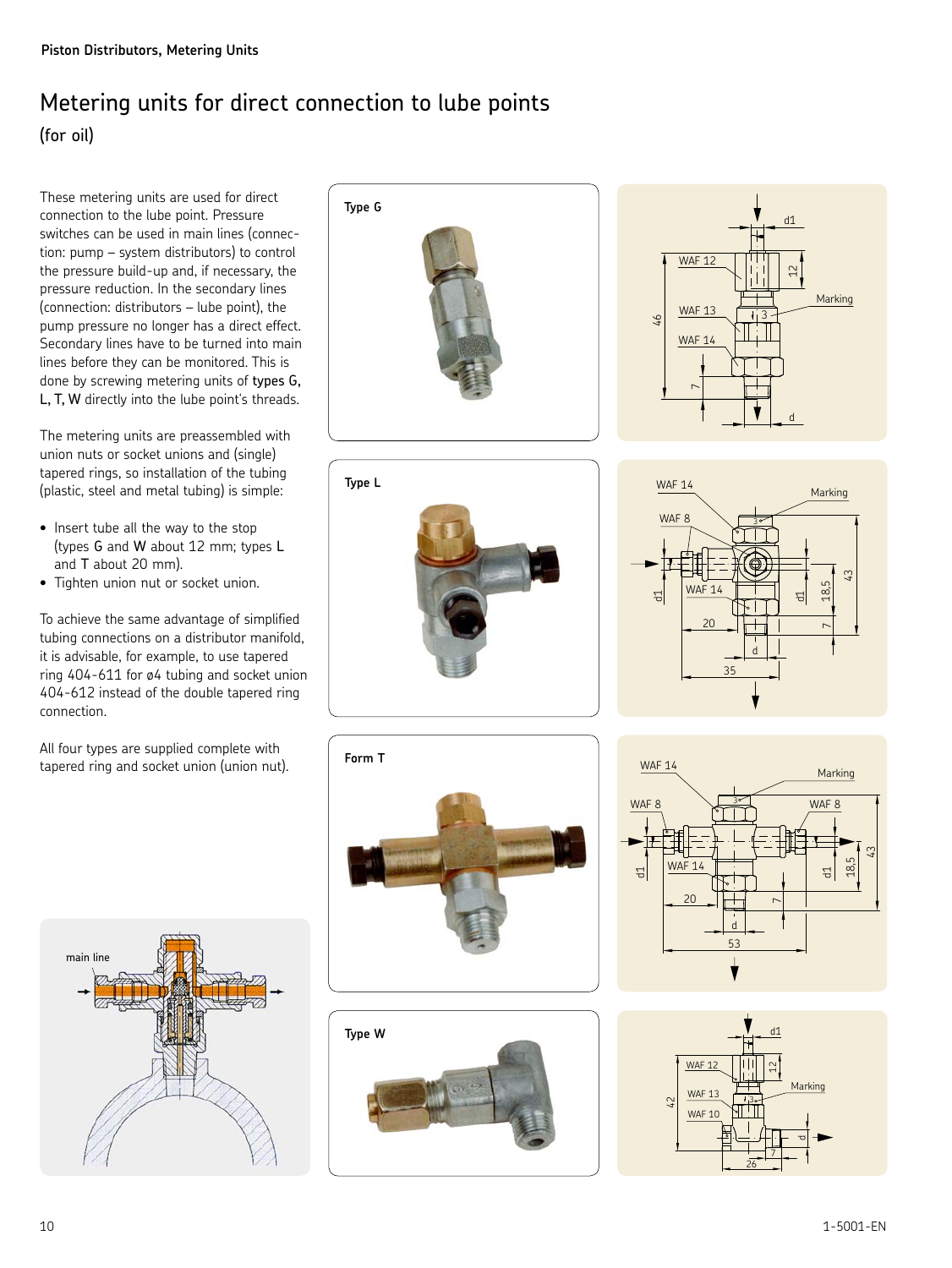## Metering units for direct connection to lube points

(for oil)

|                                    |                |                                                             | Order No.                           |                                     |                                     |                                     |                                                    |                                     |                                     |
|------------------------------------|----------------|-------------------------------------------------------------|-------------------------------------|-------------------------------------|-------------------------------------|-------------------------------------|----------------------------------------------------|-------------------------------------|-------------------------------------|
| Metered<br>quantity<br>$\rm[cm^3]$ | Code<br>number | Screwed<br>stud end<br>d                                    | Type G<br>$d1 = \emptyset$ 4        | $d1 = \emptyset$ 6                  | Type $L^{1}$<br>$d1 = \emptyset$ 4  | Type T<br>$d1 = \emptyset$ 4        | $d1 = \emptyset 6$                                 | Type W<br>$d1 = \emptyset$ 4        | $d1 = \emptyset 6$                  |
| 0,01                               | $\mathbf{1}$   | $M$ $8\times1$ tap.<br>$M$ 10 $\times$ 1 tap.<br>R 1/8 tap. | 321-40161<br>321-40162<br>321-40163 | 321-60161<br>321-60162<br>321-60163 | 321-401L1<br>321-401L2<br>321-401L3 | 321-401T1<br>321-401T2<br>321-401T3 | $\qquad \qquad -$<br>321-601T2<br>321-601T3        | 321-401W1<br>321-401W2<br>321-401W3 | 321-601W1<br>321-601W2<br>321-601W3 |
| 0.03                               | 3              | $M$ $8\times1$ tap.<br>$M$ 10 $\times$ 1 tap.<br>R 1/8 tap. | 321-40361<br>321-40362<br>321-40363 | 321-60361<br>321-60362<br>321-60363 | 321-403L1<br>321-403L2<br>321-403L3 | 321-403T1<br>321-403T2<br>321-403T3 | 321-603T1<br>321-603T2<br>321-603T3                | 321-403W1<br>321-403W2<br>321-403W3 | 321-603W1<br>321-603W2<br>321-603W3 |
| 0.06                               | 6              | $M$ $8\times1$ tap.<br>$M$ 10 $\times$ 1 tap.<br>R 1/8 tap. | 321-40661<br>321-406G2<br>321-40663 | 321-60661<br>321-606G2<br>321-606G3 | 321-406L1<br>321-406L2<br>321-406L3 | 321-406T1<br>321-406T2<br>321-406T3 | $\overline{\phantom{a}}$<br>321-606T2<br>321-606T3 | 321-406W1<br>321-406W2<br>321-406W3 | 321-606W1<br>321-606W2<br>321-606W3 |
| 0.10                               | 10             | $M$ $8\times1$ tap.<br>$M$ 10 $\times$ 1 tap.<br>R 1/8 tap. | 321-410G1<br>321-410G2<br>321-41063 | 321-610G1<br>321-610G2<br>321-61063 | 321-410L1<br>321-410L2<br>321-410L3 | 321-410T1<br>321-410T2<br>321-410T3 | 321-610T1<br>321-610T2<br>321-610T3                | 321-410W1<br>321-410W2<br>321-410W3 | 321-610W1<br>321-610W2<br>321-610W3 |

*1) Type L, d1 = ø 6 not available*

#### **Type G4**

Metering units to be directly screwed into machine beds, supports, etc.



*2) Ports tapped for solderless ø4 tube connection* 

| Metered quantity<br>[cm <sup>3</sup> ] | Code No. | Order No. |
|----------------------------------------|----------|-----------|
| 0.03                                   | 3        | 321-40364 |
| 0.06                                   | 6        | 321-406G4 |
| 0.10                                   | 10       | 321-410G4 |



*(main line connection). 3) With counterbore for ø5×1 O-rings. O-rings are supplied detached.*

| Metered quantity<br>$\text{cm}^3$ | Code No. | Order No. |
|-----------------------------------|----------|-----------|
| 0.01                              | 1        | 320-101   |
| 0.03                              | 3        | 320-103   |
| 0.06                              | 6        | 320-106   |